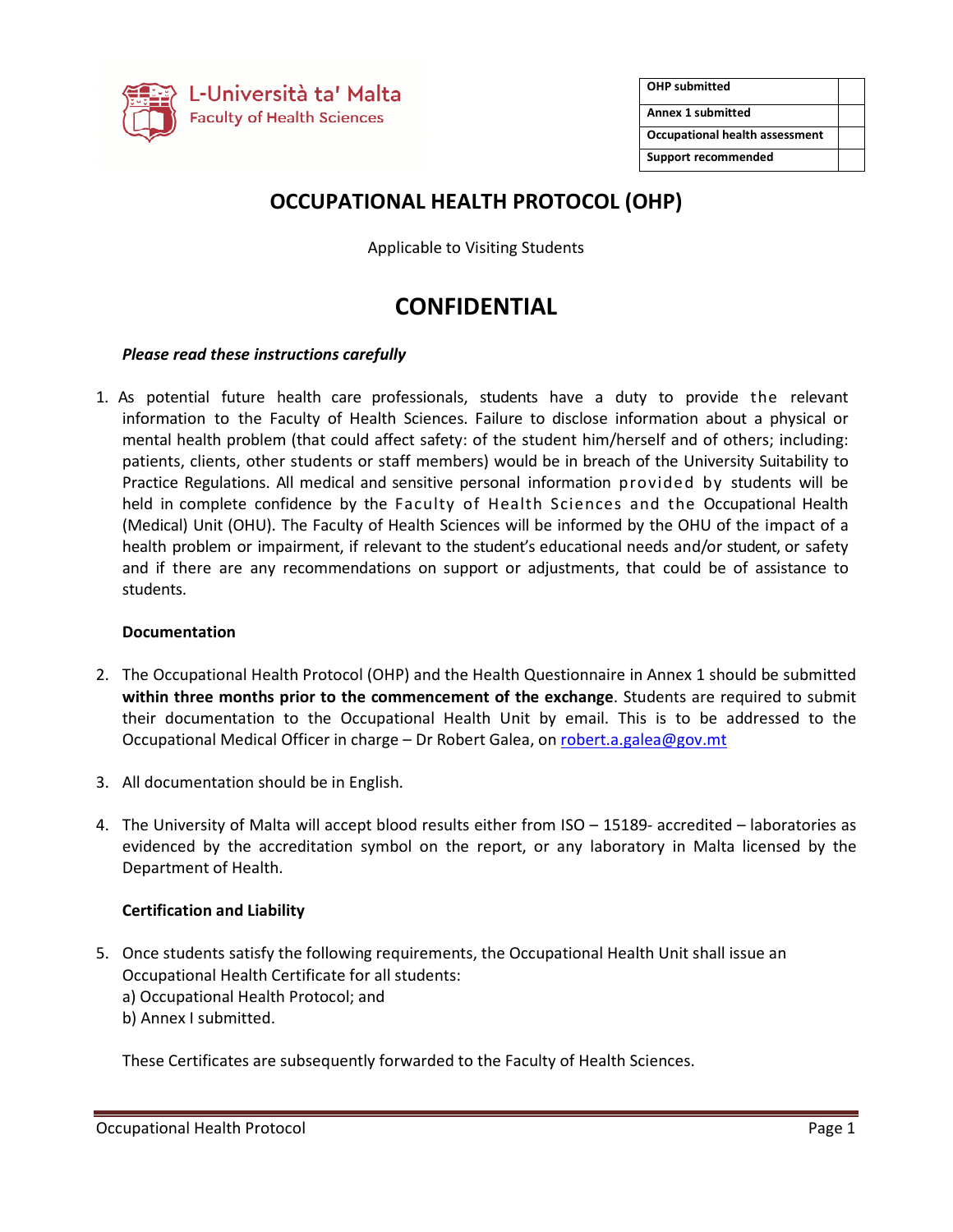6. All students who have a low antibody titre even after taking the 3 Hepatitis B vaccinations (doses) and a booster dose are required to fill in the Consent Form in Annex 2 in order to obtain authorisation for placements.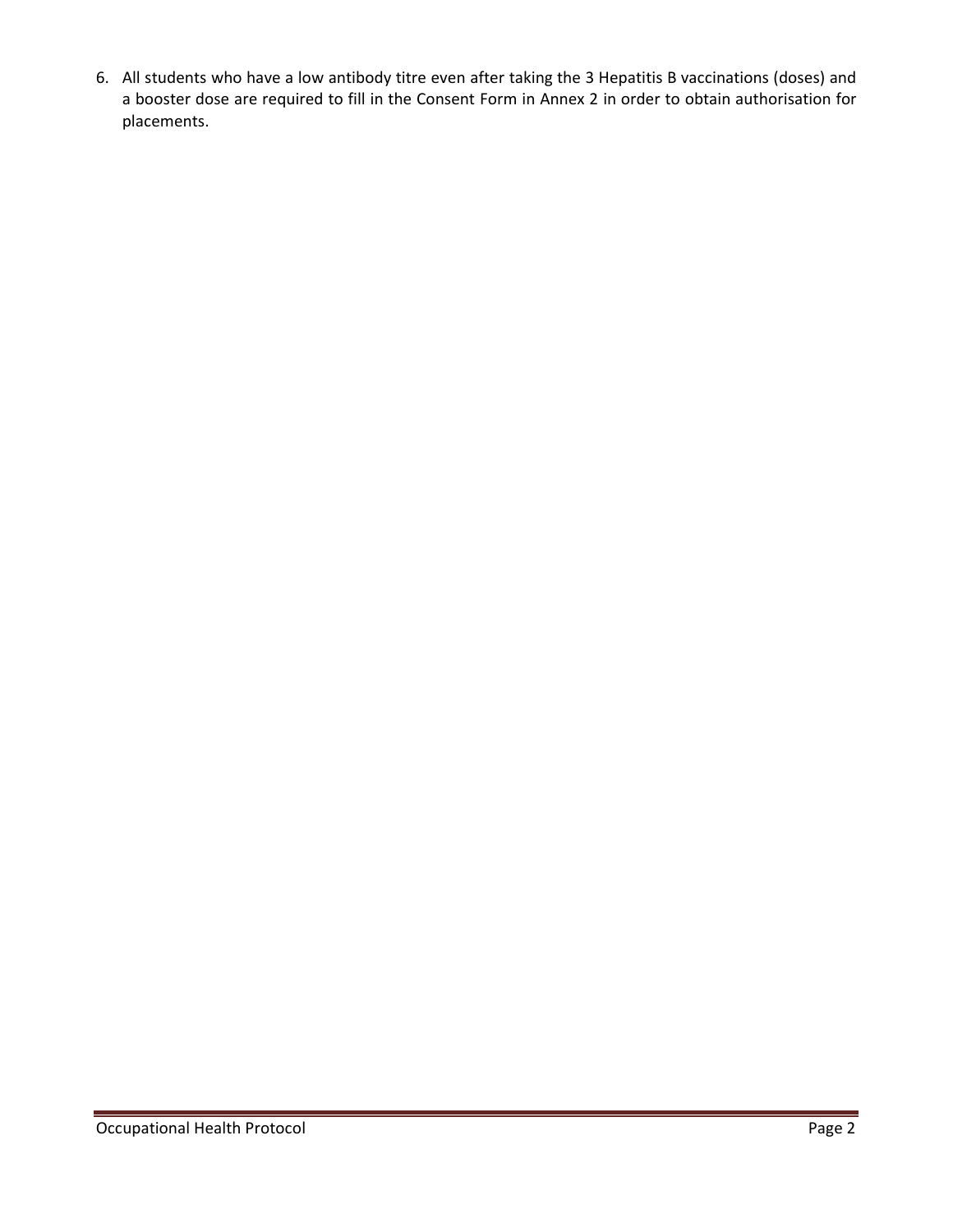## **Section 1: Personal Details**

| Name:                      |
|----------------------------|
|                            |
| Date of Birth:             |
|                            |
|                            |
| Male/Female:               |
|                            |
| Title: (Mr, Ms, Mrs, etc): |
|                            |
| ID/Passport No.:           |
|                            |
|                            |
| Address:                   |
|                            |
| Home Contact No:           |
|                            |
| Mobile Phone No:           |
|                            |
| <b>Email Address:</b>      |
|                            |
|                            |
| Your GP's name:            |
|                            |
| GP's Mobile Phone No:      |
|                            |
| GP's Address:              |
|                            |
| GP's Email Address:        |
|                            |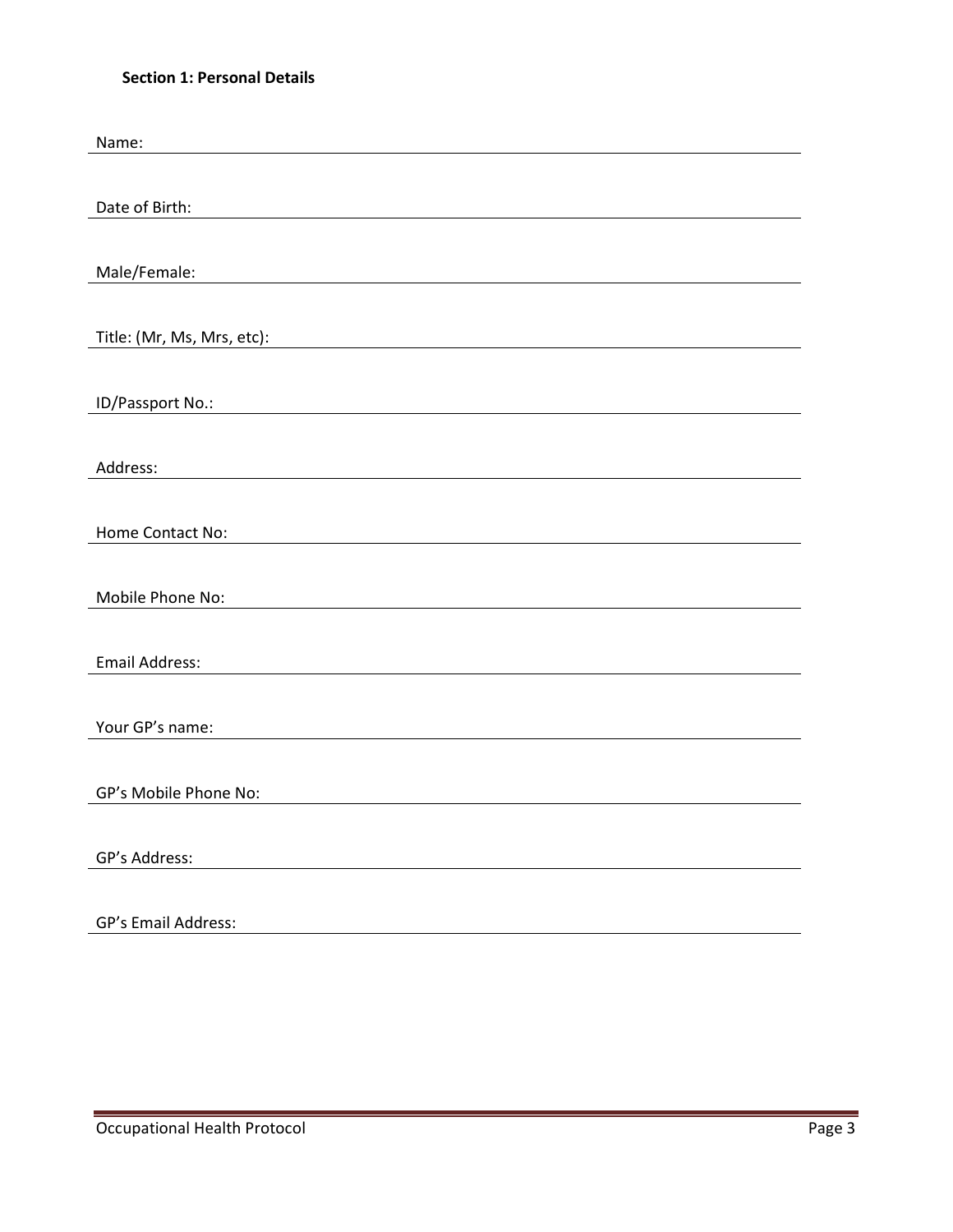## **Section 2: Health and Function Capabilities**

|         | 2.1 Do you have problems with any of the following?                                                                                                                                                   | No<br>Yes        |
|---------|-------------------------------------------------------------------------------------------------------------------------------------------------------------------------------------------------------|------------------|
|         | a) Learning - such as dyslexia, dyspraxia, dyscalculia                                                                                                                                                |                  |
| b)      | Vision - such as visual impairment, colour blindness, tunnel vision                                                                                                                                   |                  |
| C)      | <b>Communication</b> – such as speech, hearing, social interaction                                                                                                                                    |                  |
| d)      | <b>Mobility</b> $-$ such as walking, using stairs, balance                                                                                                                                            |                  |
| e)      | <b>Agility</b> – such as bending, reaching up, kneeling down                                                                                                                                          |                  |
| f)      | <b>Dexterity</b> – getting dressed, writing, using tools                                                                                                                                              |                  |
| g)      | <b>Physical exertion</b> - such as lifting, carrying, running                                                                                                                                         |                  |
|         | 2.2 Do you have any of the following?                                                                                                                                                                 | Yes<br><b>No</b> |
|         | a) Allergies (such as to latex, medicines, foods)                                                                                                                                                     |                  |
| b)      | <b>Chronic Skin conditions</b> (such as eczema, psoriasis)                                                                                                                                            |                  |
| C)      | <b>Endocrine disease</b> (such as diabetes)                                                                                                                                                           |                  |
| d)      | <b>Respiratory conditions (such as asthma)</b>                                                                                                                                                        |                  |
| e)      | <b>Heart conditions</b>                                                                                                                                                                               |                  |
| f)      | An eating disorder (such as bulimia, anorexia nervosa, compulsive eating)                                                                                                                             |                  |
|         | g) Chronic fatigue syndrome (or similar condition)                                                                                                                                                    |                  |
| h)      | Neurological disorder (such as epilepsy, multiple sclerosis)                                                                                                                                          |                  |
| i)      | Sudden loss of consciousness (such as fits or seizures)                                                                                                                                               |                  |
| j)      | Mental health problems requiring psychiatric intervention (ex: anxiety,<br>depression, phobias, OCD, nervous breakdown, personality disorders,<br>over-dose or self-harm, drug or alcohol dependency) |                  |
| k)      | Have you ever received treatment from a psychiatrist, psychotherapist<br>or counsellor?                                                                                                               |                  |
| $\vert$ | Are you currently taking any medication or treatment?                                                                                                                                                 |                  |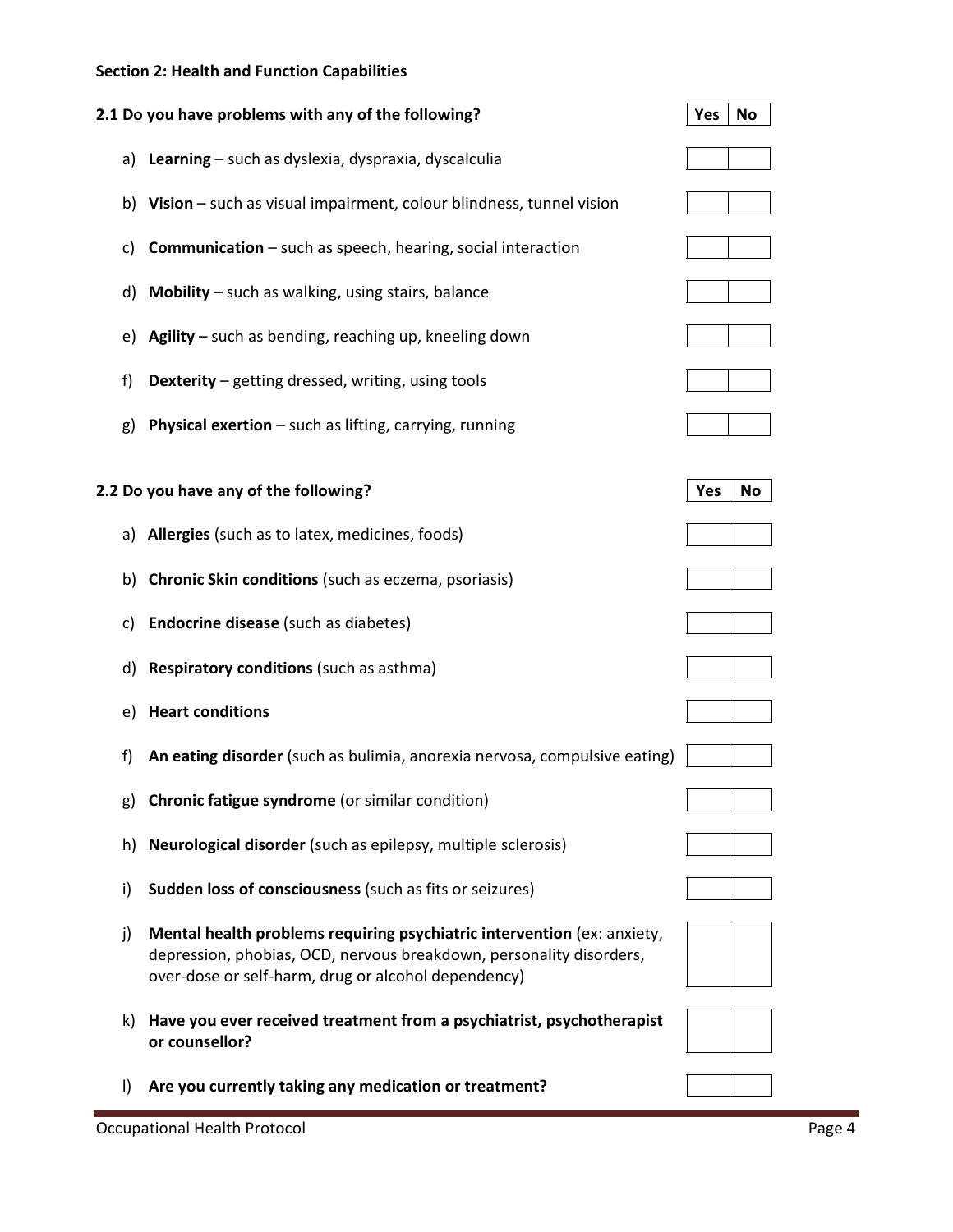**2.3 Did you make use of special arrangements to address an impairment or health problem?**  If you answer yes, please give details (continue on separate sheet if necessary)

*Please give details of the condition causing the impairment (which necessitates special arrangements) and list certification provided.* 

**2.4 Do you have any impairment or health condition, not already mentioned above, towards which you think you may require support during your education or training?** 

**2.5 If the answer to 2.3 is yes please indicate what medical reports are being provided.** 

**2.6 List all countries in which you have lived for more than 6 months, including dates:**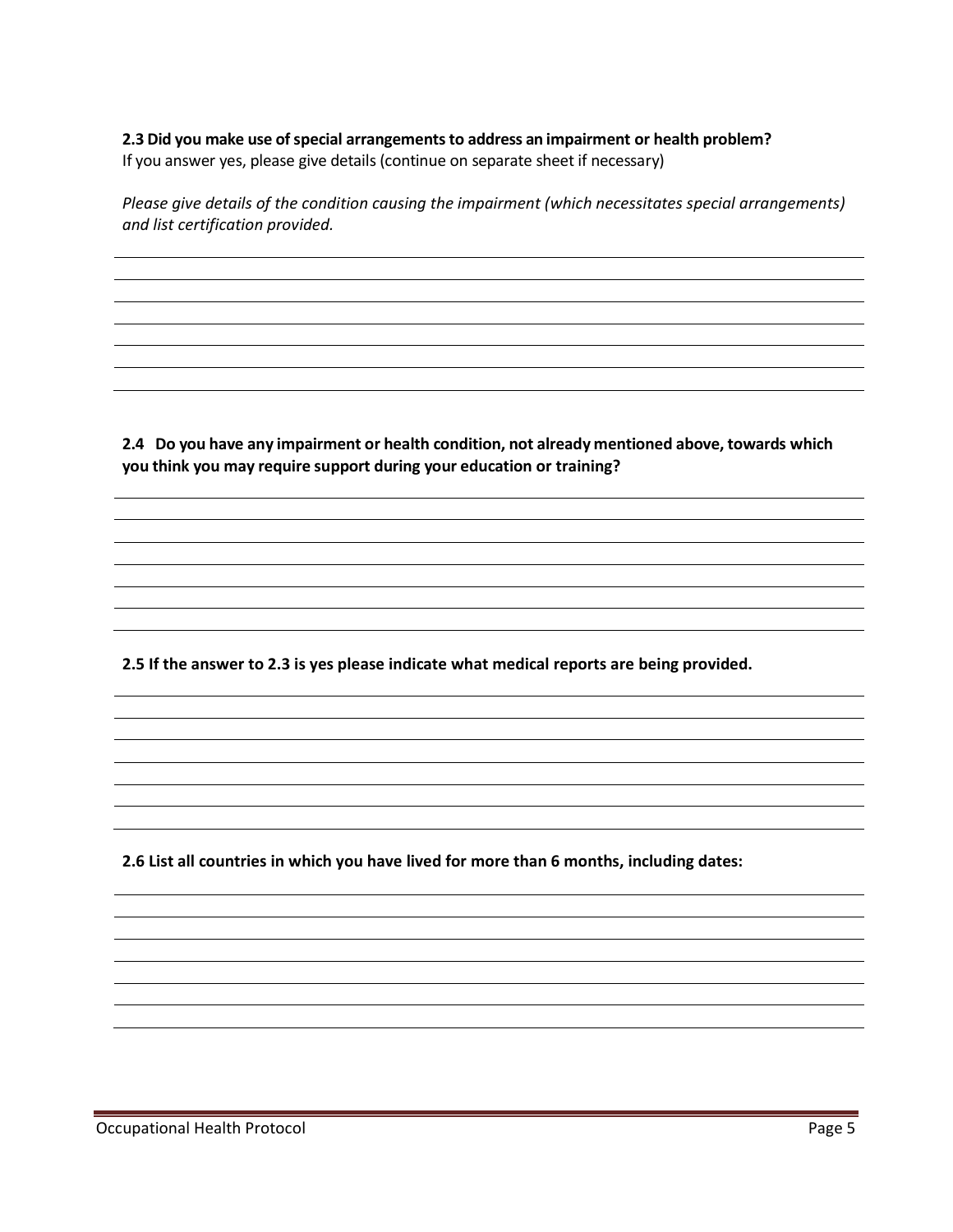### **Section 3: Doctor's Certificate**

The University requires that a student's medical doctor verifies the health information provided by the student on the basis of their knowledge of the patient.

|    |                                                                                                                                             | Yes | No |
|----|---------------------------------------------------------------------------------------------------------------------------------------------|-----|----|
|    | 1. Are you the student's family doctor?                                                                                                     |     |    |
|    | 2. Are you a relative of the applicant?                                                                                                     |     |    |
|    | 3. Do you hold the applicant's medical record?                                                                                              |     |    |
|    | 4. Can you confirm whether the disclosed information is correct?                                                                            |     |    |
| 5. | Do you wish to provide any further information relating to conditions<br>previously disclosed? (please provide details on a separate sheet) |     |    |
|    | 6. Are you aware of any additional medical information, not previously<br>disclosed?                                                        |     |    |

7. (If yes, provide details on a separate sheet)

Costs related to the completion of this form are the responsibility of the student.

| Medical Doctor's Signature          | JLAIIIN |
|-------------------------------------|---------|
| Medical Council registration number |         |

 $\sqrt{\frac{S_{t}}{S_{t}}}\sqrt{\frac{S_{t}}{S_{t}}}\sqrt{\frac{S_{t}}{S_{t}}}\sqrt{\frac{S_{t}}{S_{t}}}}$ 

Date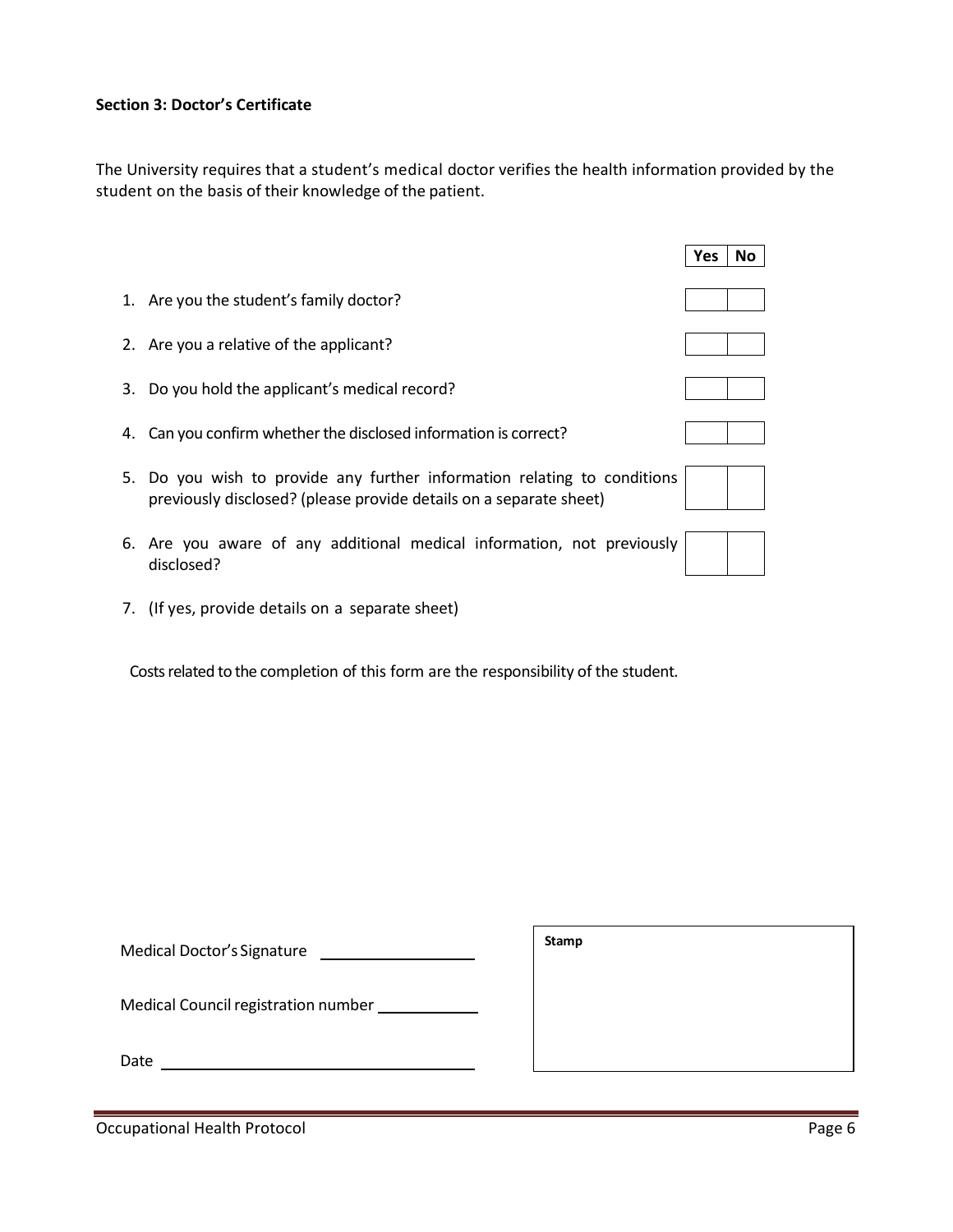#### **DECLARATION**

#### **Student:**

I declare that to the best of my knowledge the information provided is correct.

I am aware that if I fail to submit the Occupational Health Protocol and Annex 1 or fail to disclose information about a physical or mental health problem that could affect safety, the University of Malta has every right not to approve my clinical placement.

**Student's Signature: \_\_\_\_\_\_\_\_\_\_\_\_\_\_\_\_\_\_\_\_\_\_\_\_\_\_\_\_\_\_\_\_\_\_\_\_\_\_\_\_\_\_\_\_\_\_\_\_\_\_\_\_\_\_\_\_\_\_\_\_** 

**Date:** \_\_\_\_\_\_\_\_\_\_\_\_\_\_\_\_\_\_\_\_\_\_\_\_\_\_\_\_\_\_\_\_\_\_\_\_\_\_\_\_\_\_\_\_\_\_\_\_\_\_\_\_\_\_\_\_\_\_\_\_\_\_\_\_\_\_\_\_\_\_\_

| <b>FOR OFFICE USE ONLY</b> |                                                                       |  |  |  |
|----------------------------|-----------------------------------------------------------------------|--|--|--|
| $\Box$                     | Documentation complete and satisfactory = No objection                |  |  |  |
| $\Box$                     |                                                                       |  |  |  |
|                            | Other:                                                                |  |  |  |
| <b>Dr Robert Galea</b>     |                                                                       |  |  |  |
|                            | <b>Occupational Health (Medical) Unit</b><br><b>Officer in Charge</b> |  |  |  |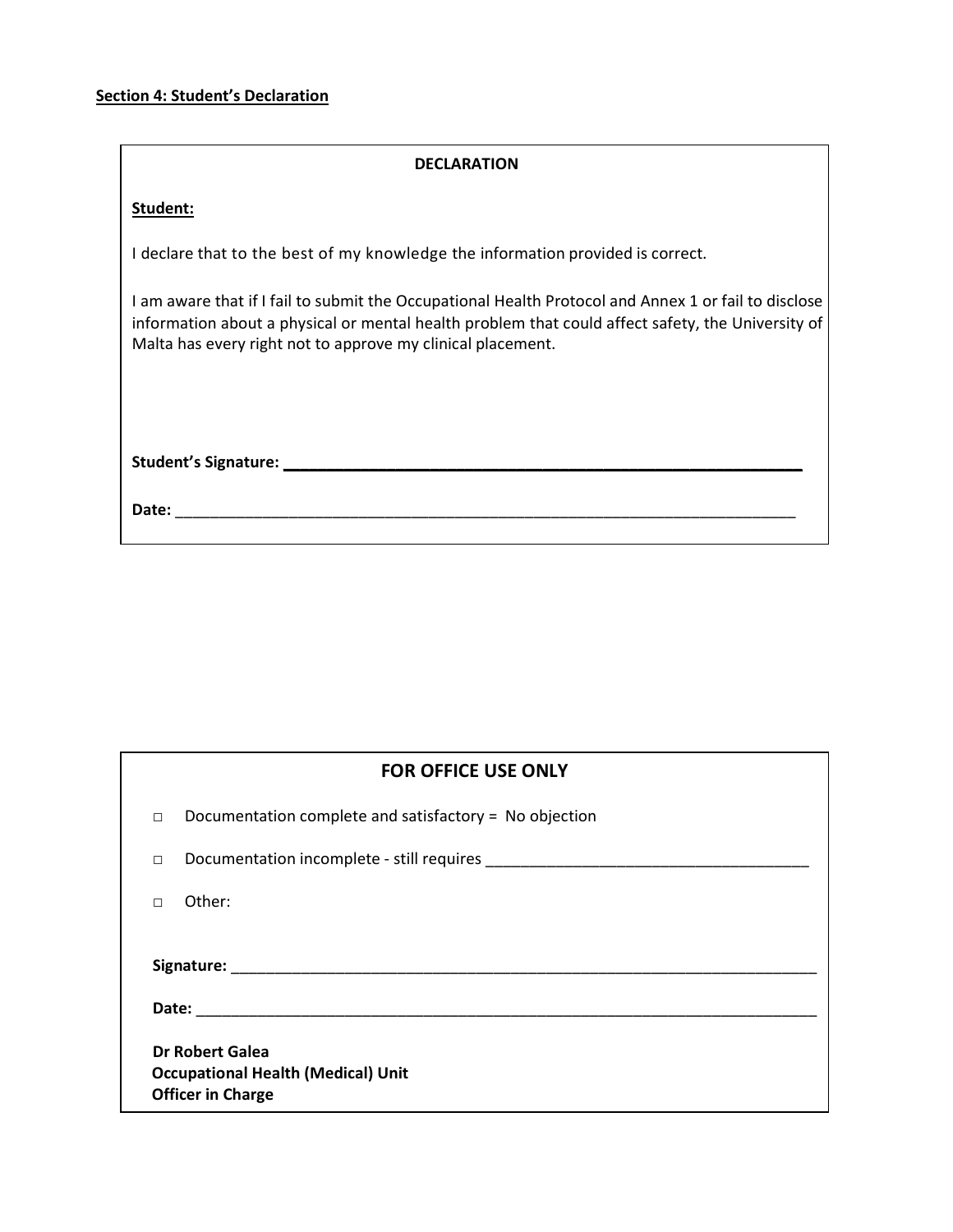

## **ANNEX 1**

#### **HEALTH QUESTIONNAIRE**

*to be completed by the medical doctor who fills in Section 3* 

**Name and Surname: \_\_\_\_\_\_\_\_\_\_\_\_\_\_\_\_\_\_\_\_\_\_\_\_\_\_\_\_\_\_\_\_\_\_\_\_\_\_\_\_\_\_\_\_\_\_\_\_\_\_\_\_\_\_\_\_\_\_\_\_\_\_\_\_\_\_\_** 

It is important that students are properly protected from relevant infectious diseases prior to their clinical placements. The questionnaire below will help assess the student's fitness for the duties related to their proposed studies.

**PLEASE NOTE**: It is your responsibility to take and follow specialist advice if you are, or you believe that you may be, infected with any blood-borne virus.

| <b>Requirement:</b><br><b>Documentation Required</b> |                                            | <b>Result submitted</b><br>(Tick as applicable) | <b>Date</b> |  |  |
|------------------------------------------------------|--------------------------------------------|-------------------------------------------------|-------------|--|--|
|                                                      | <b>HEPATITIS B</b>                         |                                                 |             |  |  |
| Evidence of immunity                                 | Hepatitis B antibody (anti-HBs)            |                                                 |             |  |  |
| or absence of markers                                | result                                     | $\Box$ anti-HBs > 10 mIU/ml                     |             |  |  |
| of infectivity                                       |                                            |                                                 |             |  |  |
|                                                      | If anti HBs is less than 10 mIU/ml         |                                                 |             |  |  |
|                                                      |                                            | $\Box$ HBsAg negative                           |             |  |  |
|                                                      | Hepatitis B Surface Antigen (HBsAg)        |                                                 |             |  |  |
|                                                      | result (Tested within the previous 3       |                                                 |             |  |  |
|                                                      | months)                                    |                                                 |             |  |  |
|                                                      | <b>HEPATITIS C (HCV)</b>                   |                                                 |             |  |  |
| Hepatitis C screen                                   |                                            |                                                 |             |  |  |
|                                                      | Hepatitis C antibody result                | $\square$ Hepatitis C antibody                  |             |  |  |
|                                                      | (Tested within the previous 3              | result                                          |             |  |  |
|                                                      | months)                                    |                                                 |             |  |  |
|                                                      | HUMAN IMMUNDEFICIENCY VIRUS (HIV)          |                                                 |             |  |  |
|                                                      | HIV antibody Result                        | $\Box$ HIV antibody result                      |             |  |  |
| <b>HIV Screen</b>                                    | Tested within the previous 3               |                                                 |             |  |  |
|                                                      | months)                                    |                                                 |             |  |  |
|                                                      | <b>RUBELLA</b>                             |                                                 |             |  |  |
|                                                      |                                            |                                                 |             |  |  |
|                                                      | Documented vaccination (2 doses)           | $\Box$ Vaccination records                      |             |  |  |
| Immunity to Rubella                                  | <b>OR</b>                                  |                                                 |             |  |  |
|                                                      | Result of Antibody titre to Rubella        | $\Box$ Rubella titre                            |             |  |  |
|                                                      |                                            |                                                 |             |  |  |
| <b>MEASLES</b>                                       |                                            |                                                 |             |  |  |
|                                                      | Documented vaccination (2 doses)           | $\square$ Vaccination records                   |             |  |  |
| Immunity to Measles                                  | <b>OR</b>                                  |                                                 |             |  |  |
|                                                      | <b>Result of Antibody titre to Measles</b> | $\square$ Measles titre                         |             |  |  |
|                                                      |                                            |                                                 |             |  |  |
|                                                      |                                            |                                                 |             |  |  |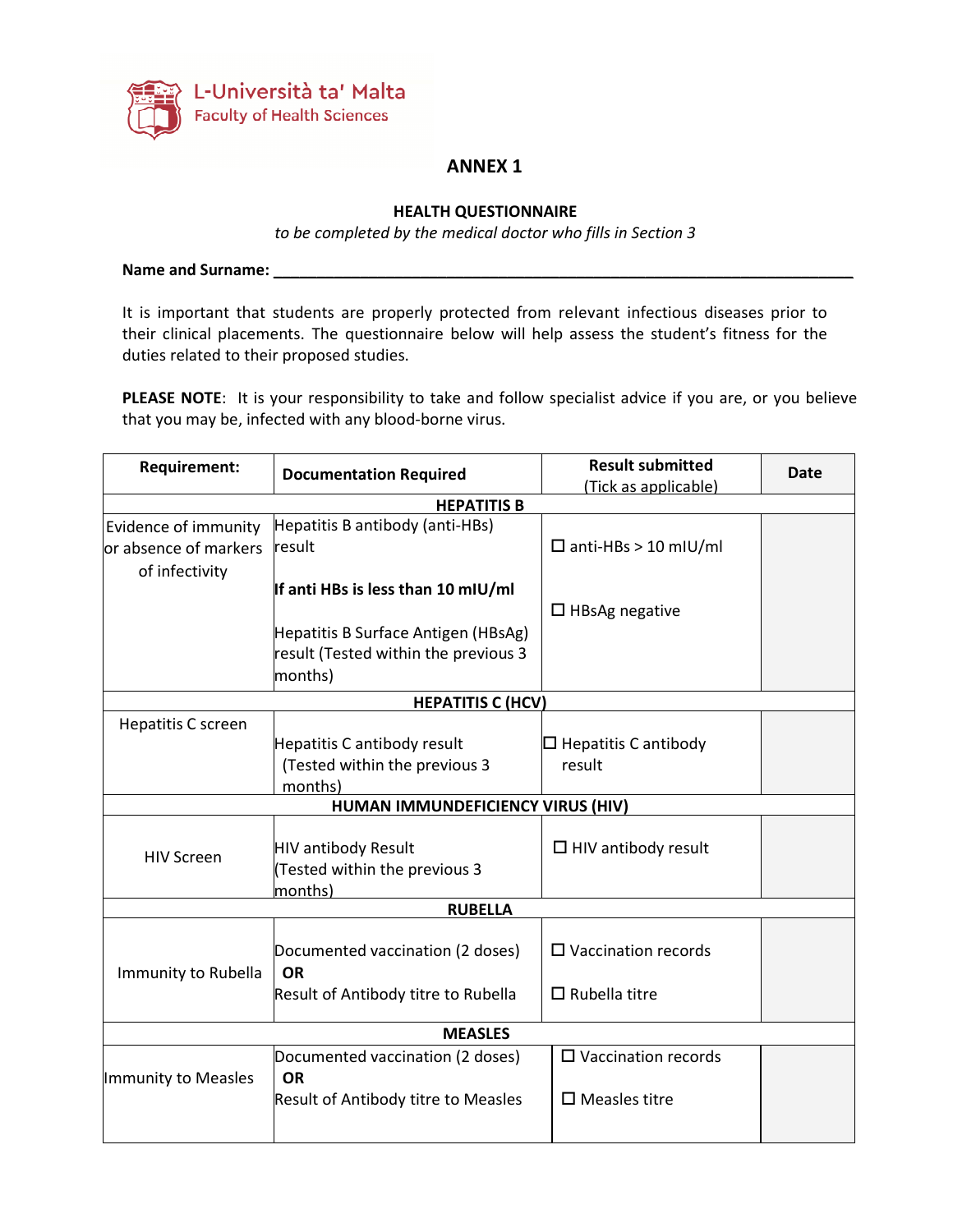| <b>VARICELLA</b>                                      |                                                                                                                                                                                                                                                                                           |                            |  |  |
|-------------------------------------------------------|-------------------------------------------------------------------------------------------------------------------------------------------------------------------------------------------------------------------------------------------------------------------------------------------|----------------------------|--|--|
|                                                       |                                                                                                                                                                                                                                                                                           |                            |  |  |
| Immunity to                                           | Declaration of past infection from a                                                                                                                                                                                                                                                      | $\square$ Declaration      |  |  |
| Varicella                                             | medical practitioner<br><b>OR</b>                                                                                                                                                                                                                                                         | $\Box$ Vaccination records |  |  |
|                                                       | Documented vaccination (2 doses)                                                                                                                                                                                                                                                          |                            |  |  |
|                                                       | OR                                                                                                                                                                                                                                                                                        | $\Box$ Varicella titre     |  |  |
|                                                       | <b>Result of Antibody titre to Varicella</b>                                                                                                                                                                                                                                              |                            |  |  |
|                                                       | <b>TUBERCULOSIS (TB)</b>                                                                                                                                                                                                                                                                  |                            |  |  |
| Free from active<br>infection                         | All students are required to present<br>the result of the Matoux test and if<br>the result is negative are advised to<br>take the BCG vaccine.<br>Students who have spent $\geq 6$ months<br>in a country reported as high risk for<br>TB by the World Health are required<br>to present: | $\Box$ CXR negative        |  |  |
|                                                       | Chest X-Ray Report (CXR)<br>Annex 3 includes a list of countries<br>deemed as high risk by the World<br>Health Organisation.                                                                                                                                                              |                            |  |  |
| <b>Any Other Serious</b><br><b>Medical Conditions</b> |                                                                                                                                                                                                                                                                                           |                            |  |  |

Costs related to the completion of this form are to be covered by the student.

Doctor's Signature

| <b>Stamp</b> |
|--------------|
|--------------|

Medical Council registration number\_\_\_\_\_\_\_\_\_\_\_\_

Date

| <b>FOR OFFICE USE ONLY</b>                                                         |                                                                                                       |  |  |
|------------------------------------------------------------------------------------|-------------------------------------------------------------------------------------------------------|--|--|
| п<br>П<br>Other:                                                                   | Documentation complete and satisfactory = $No$ objection<br>Documentation incomplete - still requires |  |  |
|                                                                                    |                                                                                                       |  |  |
| Date:<br>Dr Robert Galea<br>Occupational Health (Medical) Unit / Officer in Charge |                                                                                                       |  |  |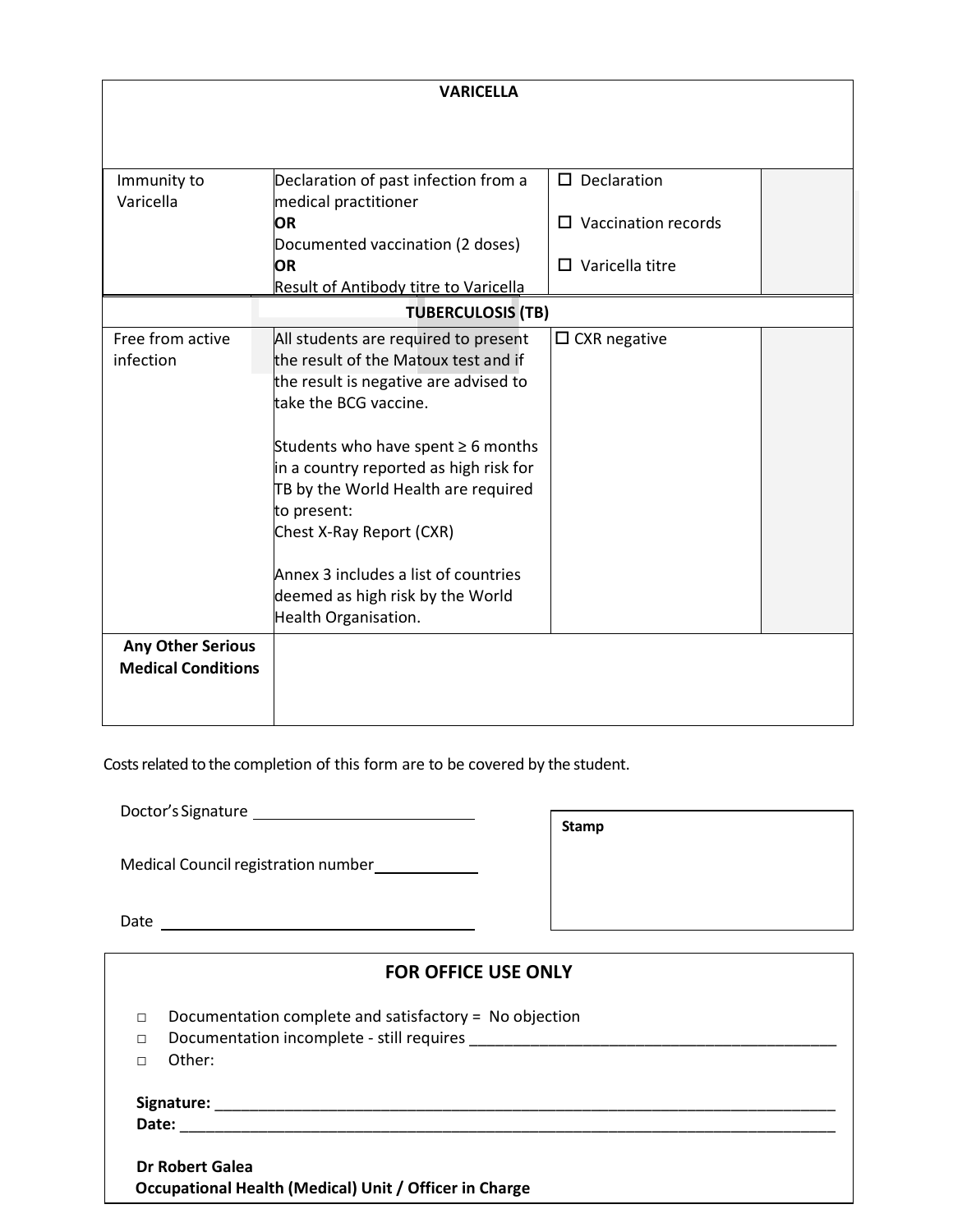

Date:

## **ANNEX 2**

### **LOW ANTI HBs ANTIBODY TITRE CONSENT FORM**

I, the undersigned, understand and agree that since, following three doses of a Hepatitis B vaccine my titre is not yet greater than 10mIU/ml, I will abide by all the policies and regulations which are in force by the Infection Control Unit of any teaching hospital in particular NOT to:

- perform any interventions that involve the use of sharps on patients;
- participate as an assistant in any operation

I bind myself to report any exposure to blood or body fluids (including needle stick injuries) to the Occupational Health or Infection Control Departments where I will be attached.

I also understand and agree that Infection Control may be carrying out further tests in this regard and that a final strategy shall be communicated in due course.

Signature

Name (IN BLOCK LETTERS)

\_\_\_\_\_\_\_\_\_\_\_\_\_\_\_\_\_\_\_\_\_\_\_\_\_\_\_\_

\_\_\_\_\_\_\_\_\_\_\_\_\_\_\_\_\_\_\_\_\_\_\_\_\_\_\_\_

\_\_\_\_\_\_\_\_\_\_\_\_\_\_\_\_\_\_\_\_\_\_\_\_\_\_\_\_

\_\_\_\_\_\_\_\_\_\_\_\_\_\_\_\_\_\_\_\_\_\_\_\_\_\_\_\_

Identification Number

Mobile Phone Number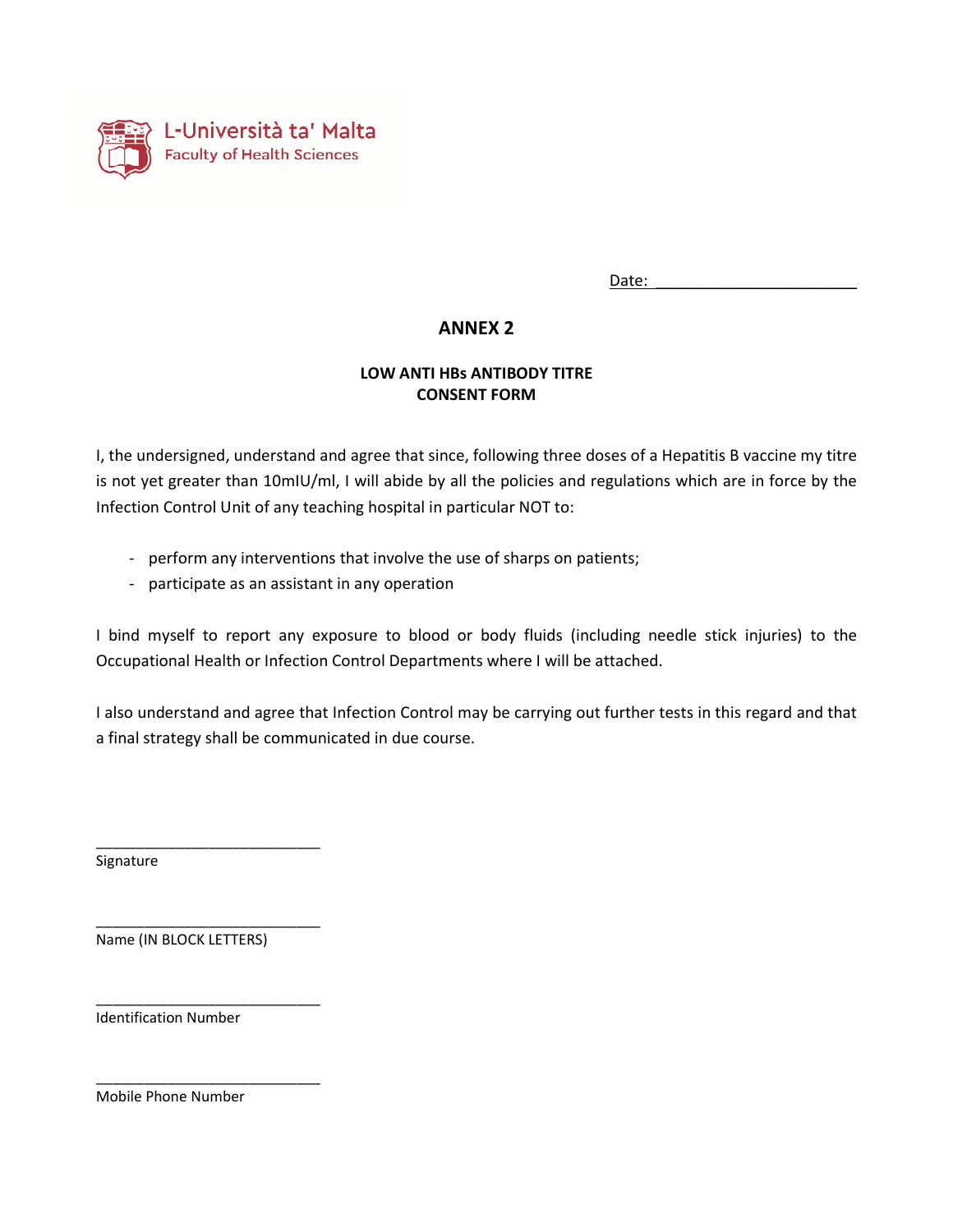

## **ANNEX 3**

# **List of Countries deemed by the World Health Organisation as High risk for Tuberculosis**

| <b>Country Territory</b>                | <b>WHO Region</b>      |
|-----------------------------------------|------------------------|
|                                         |                        |
| Afghanistan                             | Eastern Mediterranean  |
| Algeria                                 | Africa                 |
| Angola                                  | Africa                 |
| Azerbaijan                              | Europe                 |
| Bangladesh                              | South-East Asia        |
| Benin                                   | Africa                 |
| <b>Bhutan</b>                           | South-East Asia        |
| <b>Bolivia (Plurinational State of)</b> | The Americas           |
| Botswana                                | Africa                 |
| <b>Brazil</b>                           | The Americas           |
| Brunei Darussalam                       | <b>Western Pacific</b> |
| <b>Burkina Faso</b>                     | Africa                 |
| <b>Burundi</b>                          | Africa                 |
| Cabo Verde                              | Africa                 |
| Cambodia                                | <b>Western Pacific</b> |
| Cameroon                                | Africa                 |
| Central African Republic                | Africa                 |
| Chad                                    | Africa                 |
| China                                   | <b>Western Pacific</b> |
| China, Hong Kong SAR                    | <b>Western Pacific</b> |
| China, Macao SAR                        | <b>Western Pacific</b> |
| Congo                                   | Africa                 |
| Cote d'Ivoire                           | Africa                 |
| Democratic People's Republic of Korea   | South-East Asia        |
| Democratic Republic of the Congo        | Africa                 |
| Djibouti                                | Eastern Mediterranean  |
| Dominican Republic                      | <b>The Americas</b>    |
| Ecuador                                 | The Americas           |
| El Salvador                             | The Americas           |
| <b>Equatorial Guinea</b>                | Africa                 |
| Eritrea                                 | Africa                 |
| Eswatini                                | Africa                 |
| Ethiopia                                | Africa                 |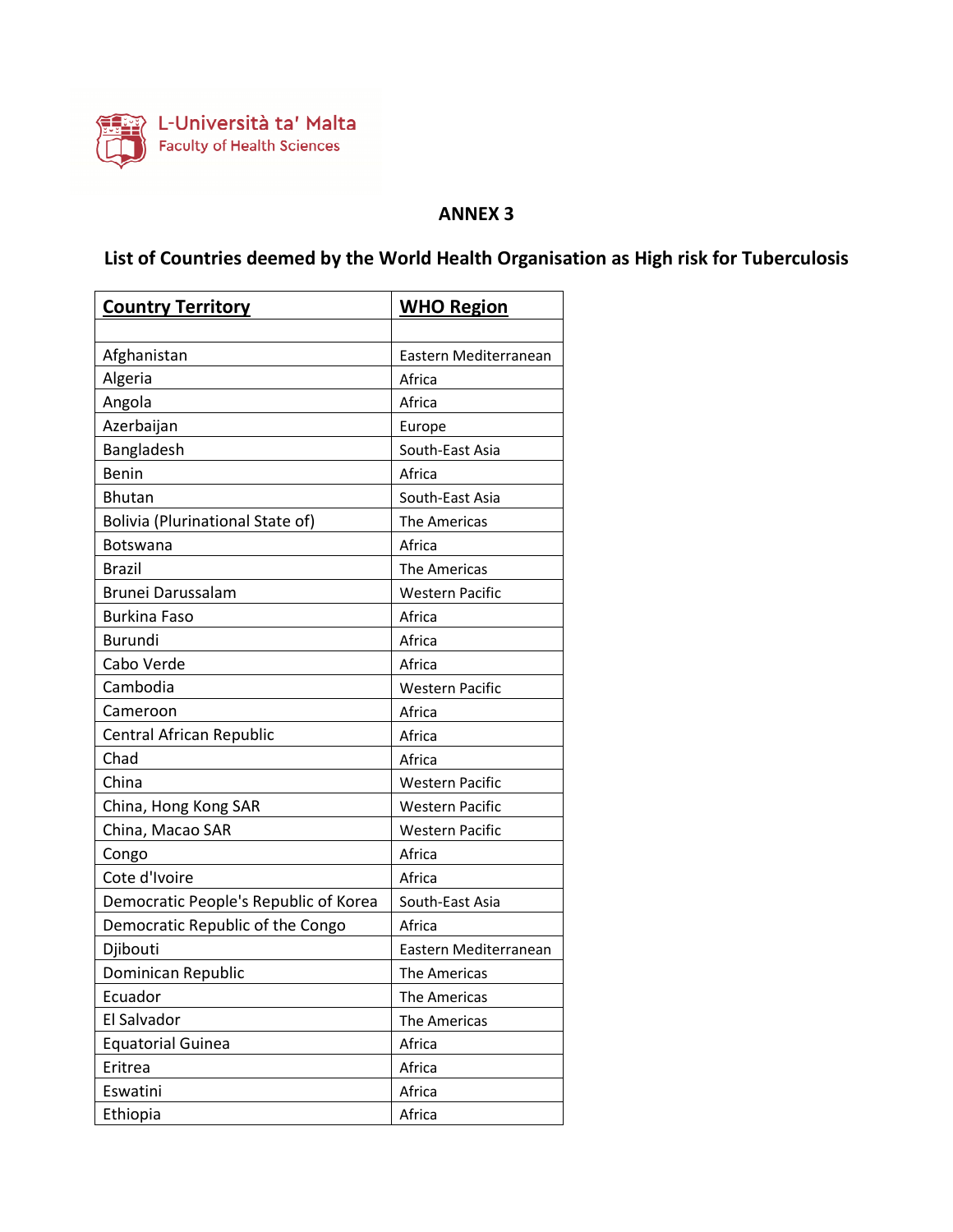| Fiji                             | <b>Western Pacific</b> |
|----------------------------------|------------------------|
| Gabon                            | Africa                 |
| Gambia                           | Africa                 |
| Georgia                          | Europe                 |
| Ghana                            | Africa                 |
| Greenland                        | Europe                 |
| Guam                             | <b>Western Pacific</b> |
| Guinea                           | Africa                 |
| Guinea-Bissau                    | Africa                 |
| Guyana                           | The Americas           |
| Haiti                            | The Americas           |
| India                            | South-East Asia        |
| Indonesia                        | South-East Asia        |
| Iraq                             | Eastern Mediterranean  |
| Kazakhstan                       | Europe                 |
| Kenya                            | Africa                 |
| Kiribati                         | <b>Western Pacific</b> |
| Kyrgyzstan                       | Europe                 |
| Lao People's Democratic Republic | <b>Western Pacific</b> |
| Lesotho                          | Africa                 |
| Liberia                          | Africa                 |
| Libya                            | Eastern Mediterranean  |
| Lithuania                        | Europe                 |
| Madagascar                       | Africa                 |
| Malawi                           | Africa                 |
| Malaysia                         | <b>Western Pacific</b> |
| Mali                             | Africa                 |
| <b>Marshall Islands</b>          | <b>Western Pacific</b> |
| Mauritania                       | Africa                 |
| Micronesia (Federated States of) | <b>Western Pacific</b> |
| Mongolia                         | <b>Western Pacific</b> |
| Morocco                          | Eastern Mediterranean  |
| Mozambique                       | Africa                 |
| Myanmar                          | South-East Asia        |
| Namibia                          | Africa                 |
| Nauru                            | Western Pacific        |
| Nepal                            | South-East Asia        |
| Nicaragua                        | The Americas           |
| Niger                            | Africa                 |
| Nigeria                          | Africa                 |
| Niue                             | <b>Western Pacific</b> |
| Northern Mariana Islands         | <b>Western Pacific</b> |
| Pakistan                         | Eastern Mediterranean  |
| Palau                            | <b>Western Pacific</b> |
| Panama                           | The Americas           |
| Papua New Guinea                 | <b>Western Pacific</b> |